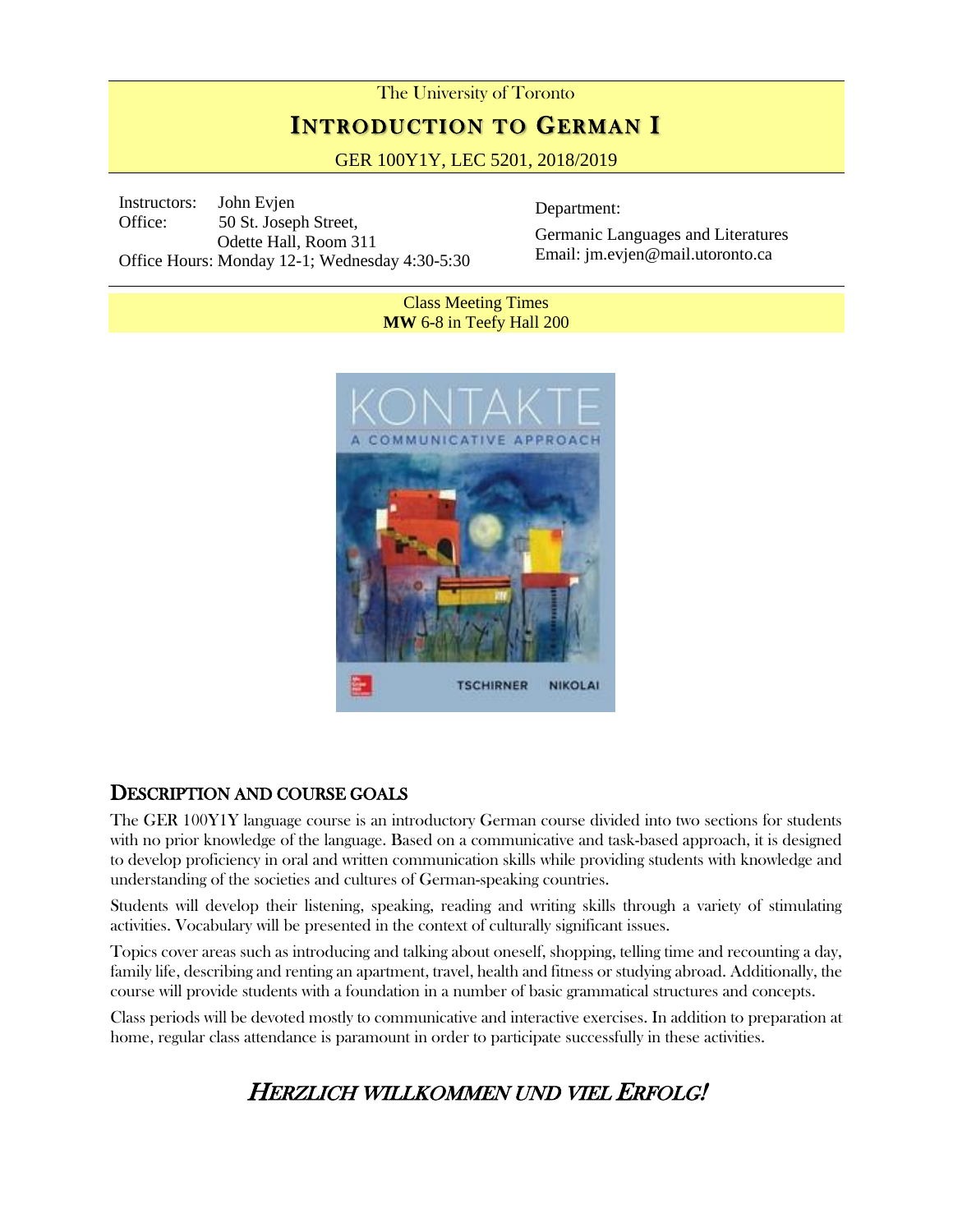#### **REQUIREMENTS**

| Comprehensive Final Exam                             | 33% |
|------------------------------------------------------|-----|
| 5 Tests (3 in fall term, 2 in winter term)           | 20% |
| 4 Quizzes (2 in fall term, 2 in winter term)         | 5%  |
| 2 Oral Exams (1 per term)                            | 10% |
| 4 Compositions (2 in fall term, 2 in winter term)    | 10% |
| Homework $& 4$ Video Assignments                     | 12% |
| Preparation, Attendance & Active Class Participation | 10% |

## MATERIAL

The textbook package is sold at the U of T Bookstore and includes an access code to the Connect Online Workbook. You will need this access code in order to do your homework assignments. Please purchase the textbook at the University of Toronto Bookstore (214 College Street).

#### Fall and Winter Semester:

Erwin Tschirner et al. KONTAKTE. 8th ed. New York: McGraw Hill, 2017.

ISBN 1259891372

#### Recommended:

Cecile Zorach and Charlotte Melin. ENGLISH GRAMMAR FOR STUDENTS OF GERMAN. Ann Arbor: Olivia & Hill Press, 2014.

ISBN: 9780934034432

## CLASS FORMAT

This class will be entirely conducted in German, and it is expected that you will speak in German during class time from the beginning until the end of class. You will see progress swiftly if you concentrate on speaking German in class all the time. Your instructor will use many partner- and group activities, which are to be completed entirely in German. Don't be afraid to make mistakes! They are part of the learning process. Note that you will not be graded on error-free speech, but on your continuous efforts to speak in German! This course will provide you with a welcoming, respectful, and fast-paced environment for learning German during this academic year.

## HOMEWORK & VIDEO ASSIGNMENTS

#### Homework

You can expect to spend 4 to 5 hours on homework every week. You will be assigned homework from the textbook and online workbook. The online exercises will provide you with ample opportunities before and after class to practice the materials covered. Doing them regularly and carefully will help you prepare for quizzes and tests. No late homework will be accepted without a legitimate excuse. Advice: In order to have a meaningful learning experience, it is important to do the homework assignments on a daily basis, rather than all at once at the end of the week.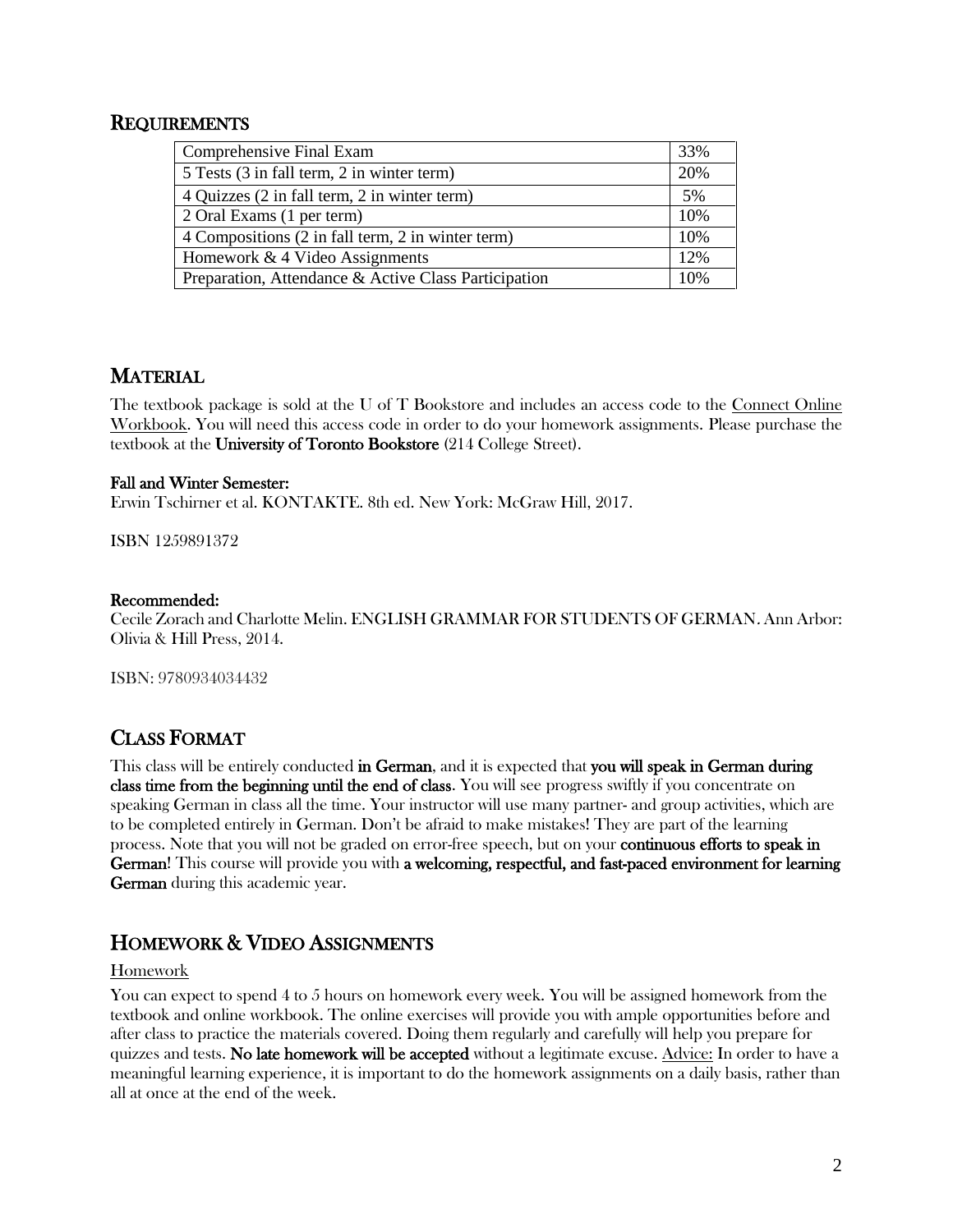#### Video Assignments:

As part of your homework, you will make 4 videos and participate in online discussions about them on Quercus. The purpose of this interactive exercise is to allow you to practice speaking and writing and to foster collaborative learning. Prompts will be posted under "Video Assignments." The videos will make up 4% of your overall homework grade.The assignments will be graded for their required length, punctual completion, and comprehensibility. Further information and instructions will be provided by your instructor.

#### **TESTS**

Five tests (3 in the fall term; 2 in the winter term) will be given during the year, covering vocabulary, grammar and readings from the course. No make-up quizzes or tests are allowed unless the student has an excused absence. An excused absence is defined as one that has been validated in writing by a physician, surgeon, nurse practitioner, dentist, and clinical psychologist, or a person of authority, e.g. college registrar. If you should fall ill on the day of the test, please send an e-mail before class. A make-up quiz or test must be written no later than a week after the actual assessment date.

#### ORAL EXAM

At the end of each term, students will have an oral exam in the form of interviews in pairs with the course instructor. Sufficient class time will be devoted to prepare for this exam which will be graded for general ability to hold a short conversation, competence and fluency in everyday situations as well the use of acquired grammar and vocabulary. Exact times will be arranged with the course instructor.

#### **COMPOSITION**

You will write four (4) compositions altogether (2 in the fall term, 2 in the winter term). The topic and length of the composition will be indicated by your course instructor. Each composition consists of a draft and a final version. Three out of the four drafts will be written in clss. In order to receive the full grade you must turn in the 2 versions of each composition. Your instructor will return the first version with corrective annotations. You will write the final version of your composition based on these corrections. This is a very important reflective exercise to develop your writing skills and to understand the source of your mistakes. The first version will count 60% and the second 40%. To receive a complete score for each composition assignment, you must submit the marked-up draft with the final version.

Do not have your essays proofread by someone else who is proficient in German! This can be considered plagiarism, as you are submitting someone else's work as your own. Do not use translation software or online translation tools such as Google translate! It will not only be considered cheating, but you will miss a chance to reflect upon and improve your writing skills. The purpose of the composition is to show your ability to use the vocabulary and grammar learned in class in accordance with your level of German.

#### PARTICIPATION AT GERMAN EVENTS

2% of your participation grade will be earned through your participation at German events either hosted by the German Department, the Goethe-Institut Toronto, or other German-language related events around the city (e.g. Kaffeestunde, scholarly talks related to German Studies, German-language film screenings, cultural events sponsored by the Goethe-Institut or the German Consulate, German-language operas/plays/Liederabend). In order to earn the full 2%, you will need to attend a minimum of two events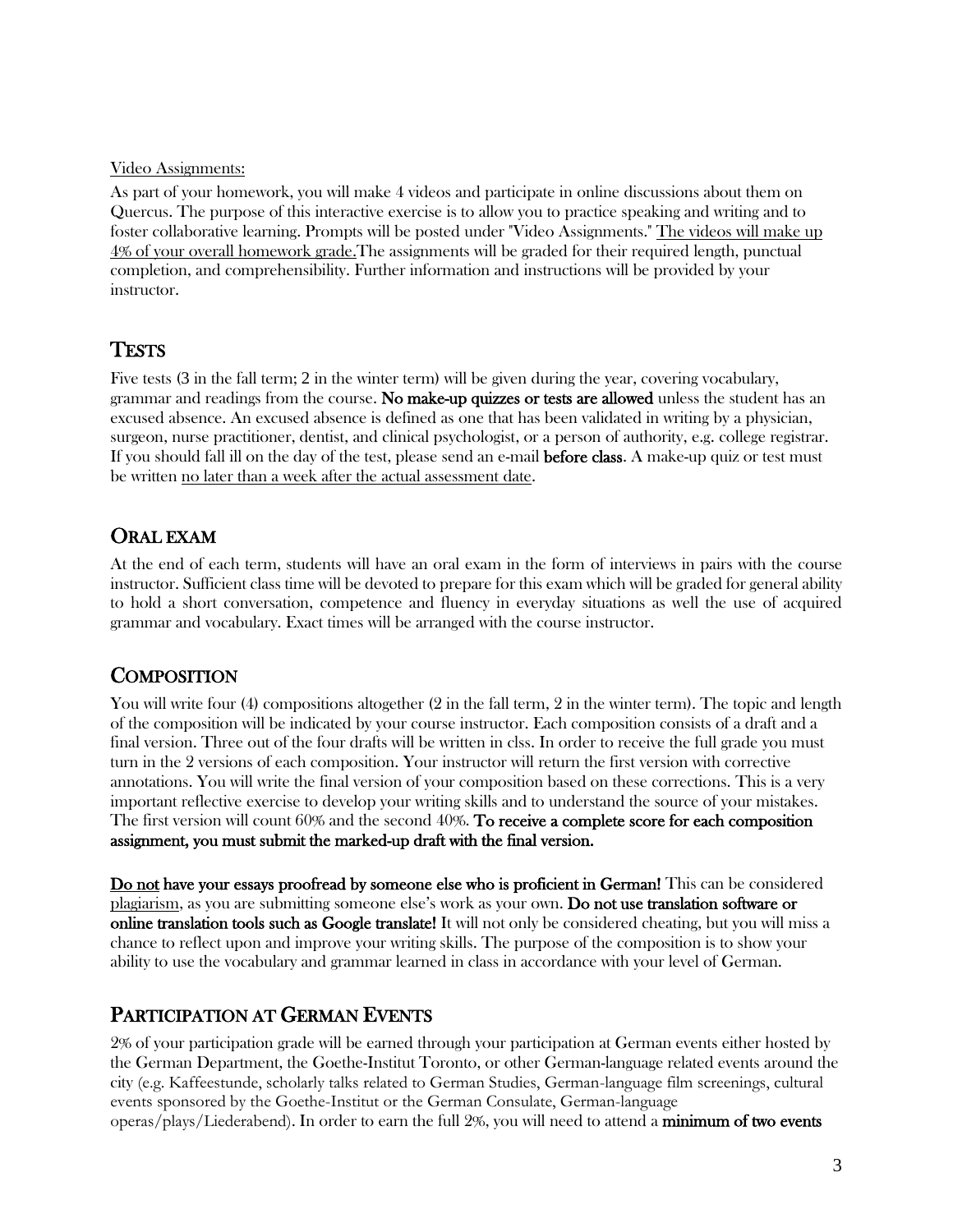over the course of two semesters and provide proof of your attendance, be it by having a supervising faculty member or organizer sign a ticket stub or presenting an event program (alternative documentation options must be discussed with and approved by your instructor), and submit a written reaction to the event in 100 words within one week of attending the event.

#### **ATTENDANCE**

The Department of Germanic Languages and Literatures allows each student a maximum of four unexcused absences (i.e. four hours) per semester. For each subsequent unexcused absence, a student will incur a 15% penalty off the class participation and attendance grade of the course. An excused absence is defined as one that has been validated in writing by a physician, surgeon, nurse practitioner, dentist, and clinical psychologist, or a person of authority, e.g. college registrar. Absenteeism inherently has indirect bearing upon all other aspects of the grade weighting. Test material and homework assignments are based on tasks, activities, and information integrated into class time instruction.

#### INAPPROPRIATE USE OF MOBILE DEVICES/COMPUTERS

**Laptops, phones or similar mobile devices must be off during class time!** Mobile phones and laptops can be used during class only with the explicit permission of the instructor. **No texting is allowed.** In case of repeated texting despite warnings from the instructor, the student's participation grade will be lowered automatically by **10%**!

#### ACADEMIC INTEGRITY STATEMENT

Academic integrity is defined as the pursuit of scholarly activity in an open, honest and responsible manner. All students should act with personal integrity, respect other students' dignity, rights and property, and help create and maintain an environment in which all can succeed through the fruits of their efforts. Dishonesty of any kind will not be tolerated in this course. Dishonesty includes, but is not limited to, cheating, plagiarizing, fabricating information or citations, facilitating acts of academic dishonesty by others, having unauthorized possession of examinations, submitting work of another person or work previously used without informing the instructor, using online translators, or tampering with the academic work of other students. Students who are found to be dishonest will receive academic sanctions and will be reported to the University's Judicial Affairs office for possible further disciplinary sanction. Please visit <http://www.governingcouncil.utoronto.ca/policies/behaveac.htm> for additional information on the code of behavior on academic matters.

#### DISABILITY ACCESS

The department encourages qualified people with disabilities to participate in its programs and activities and is committed to the policy that all people shall have equal access to programs, facilities, and admissions without regard to personal characteristics not related to ability, performance, or qualifications as determined by university policy or by provincial or federal authorities. If you anticipate needing any type of accommodation in this course or have questions about physical access, the classrooms as well as course materials, please contact Accessibility Services and visit <http://studentlife.utoronto.ca/accessibility> or [disability.services@utoronto.ca](mailto:disability.services@utoronto.ca) as soon as possible.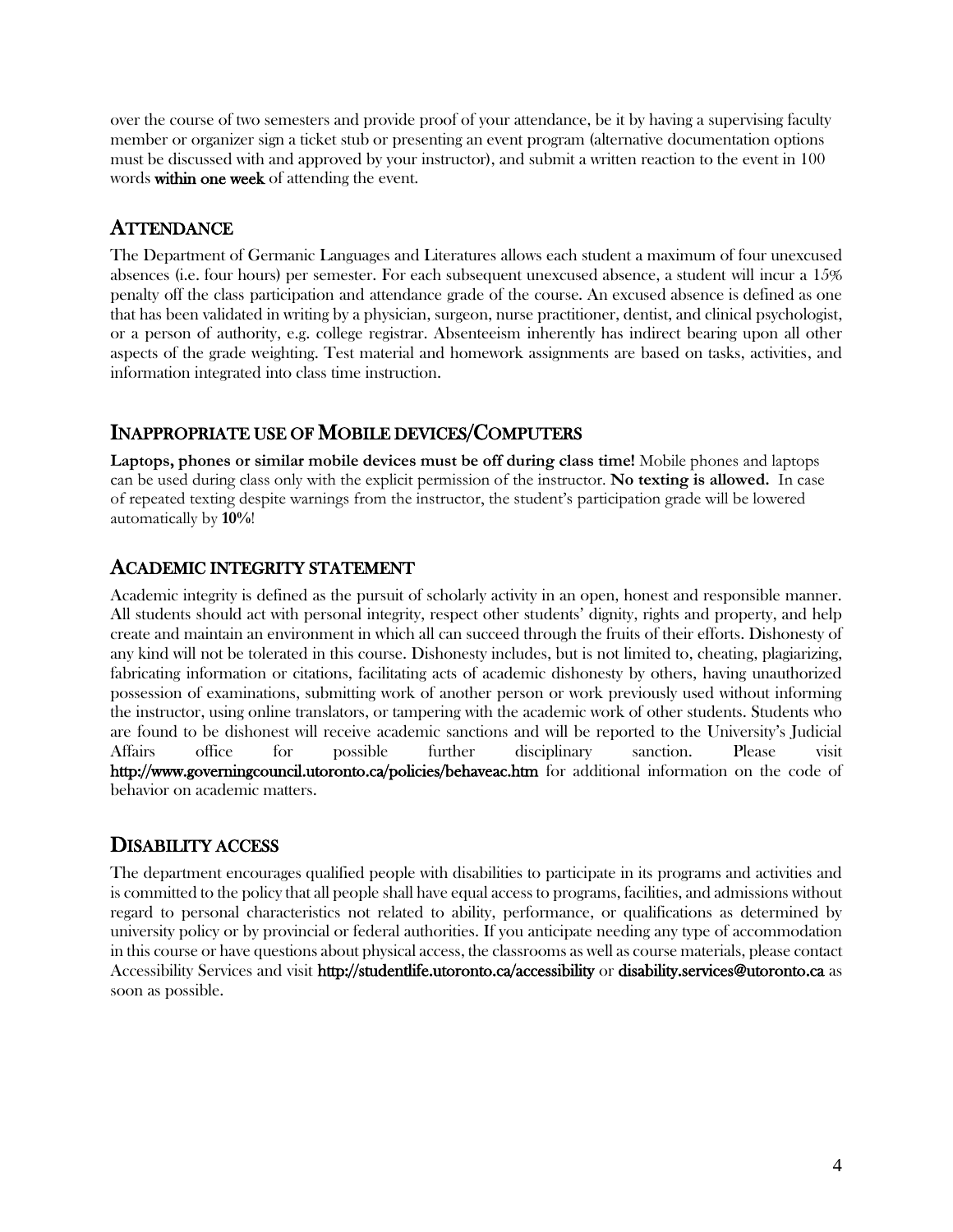## **TENTATIVE COURSE CALENDAR**

#### **Fall 2018**

| Week 1:      | Einführung A                           |
|--------------|----------------------------------------|
| Week 2:      | Einführung A $\&$ B                    |
| Week 3:      | Einführung B                           |
| Week $4-5$ : | Kapitel 1: Wer ich bin und was ich tue |
| Week 6-7:    | Kapitel 2: Besitz und Vergnügen        |
| Week $8-9$ : | Kapitel 3: Talente, Pläne, Pflichten   |
| Week 10-12:  | Kapitel 4: Ereignisse und Erinnerungen |

#### **Winter 2019**

| Week $1-2$ :   | Kapitel 5: Geld und Arbeit                       |
|----------------|--------------------------------------------------|
| Week $3-4$ :   | Kapitel 5 $& 6:$ Wohnen                          |
| Week $5-6$ :   | Kapitel 6                                        |
| Week $7-8$ :   | Kapitel 7: Unterwegs                             |
| Week $9-10$ :  | Kapitel 8: Essen und Einkaufen                   |
| Week $11-12$ : | Kapitel 9: Kindheit und Jugend & Year End Review |
|                |                                                  |